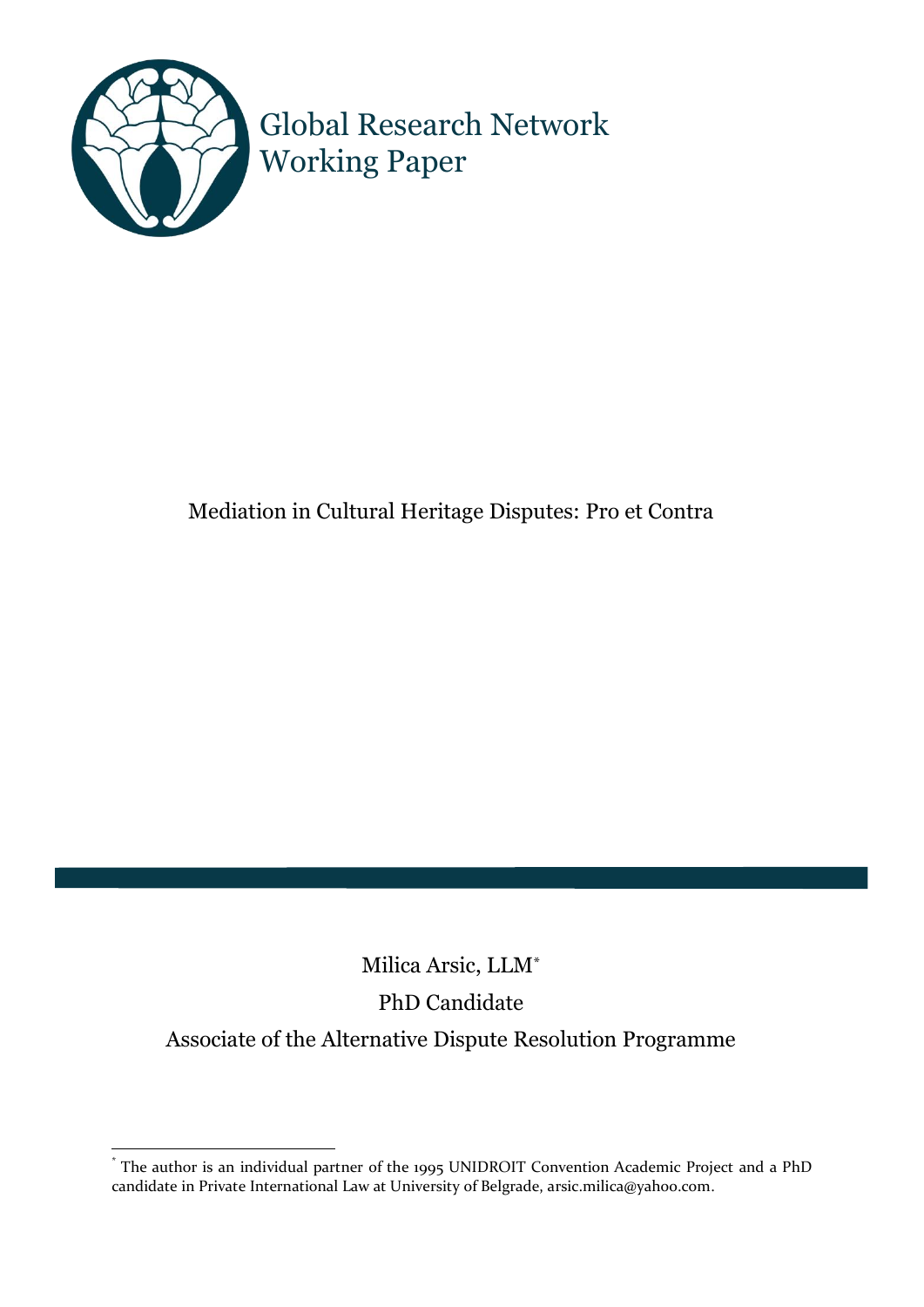Copyright © 2020 Milica Arsic

Associate of the Alternative Dispute Resolution Think Tank Programme at the Global Research Network.

All rights reserved. This working paper may not be reproduced or used in any manner whatsoever without the express of written permission of the author except for quotations, provided that they have been cited appropriately.

Published by the Global Research Network.

Global Research Network, Canterbury, United Kingdom.

[GRN.global](grn.global) – [Thinktank.grn.global](thinktank.grn.global)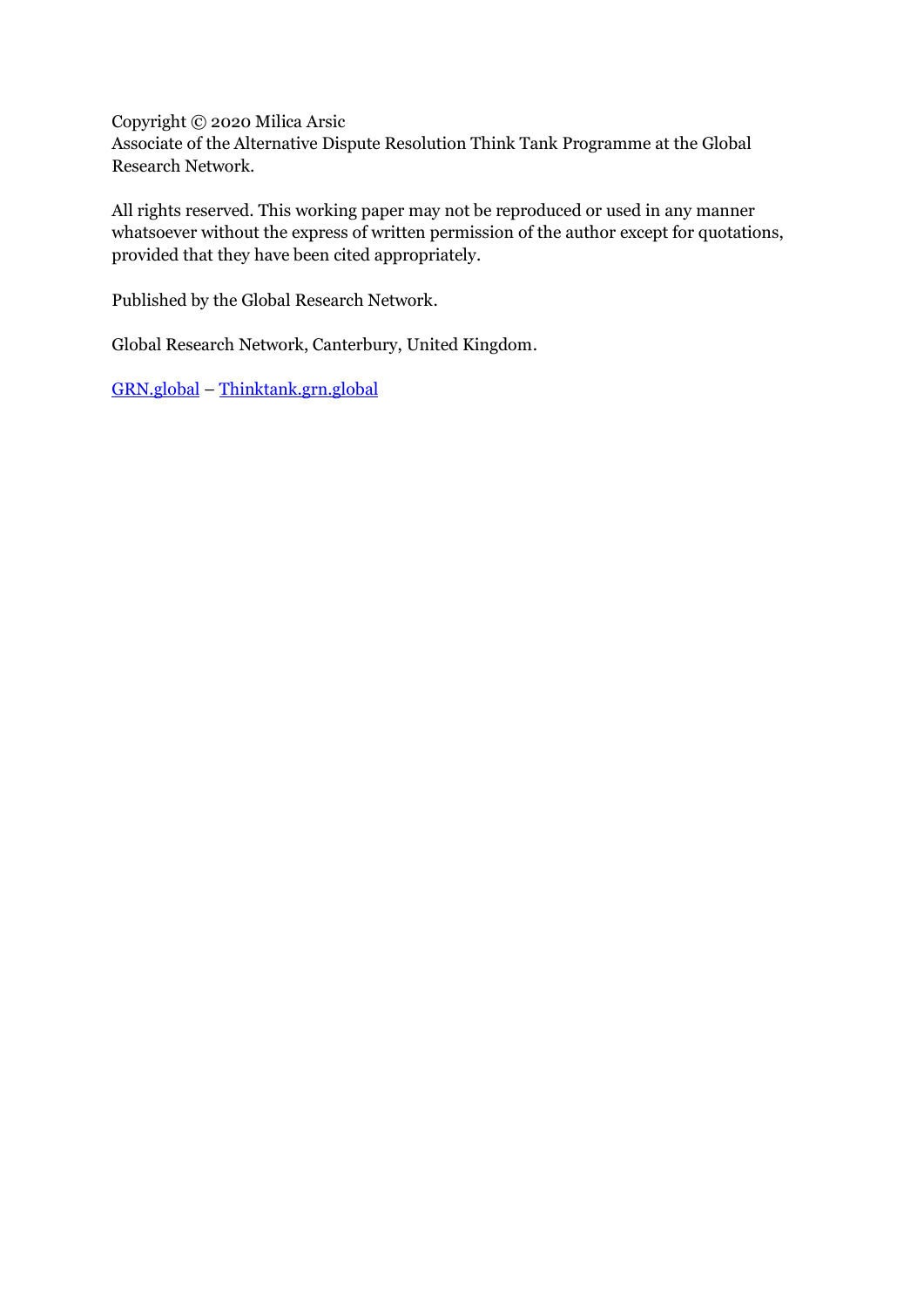#### *Mediation in Cultural Heritage Disputes: Pro et Contra*

#### **Abstract**

*It is common knowledge that mediation is available for various types of disputes ranging from commercial to family matters, avoiding the formalities, delays, and cost of court proceedings. Suitable for complicated yet delicate conflicts, this dispute resolution mechanism has become increasingly attractive for cultural heritage disputes. With parties aiming for compromise that may preserve confidentiality, the distinct features of the claims involving cultural heritage may impair as well as allow for the traditional benefits of mediation. This paper aims to examine the relationship between cultural heritage and mediation while paying attention to its prospects under the auspices of the newly adopted Singapore Convention. The author recommends several possible improvements relating to the mediation clause as a prerequisite to the proceedings, as well as the enforcement of the parties' agreement as their outcome.*

**Keywords:** Cultural Heritage; Dispute Resolution Clause; Mediation; Singapore Convention.

# **Introduction**

Imagine finding out that a painting that adorned the walls of your ancestral home gets stolen, and somehow finds its way to a world-famous museum, adorning its central exhibition. Alternatively, you may work for the ministry of culture of a country demanding the return of a statue fished from its territorial waters and illegally transported to another continent. In both cases, the other party is rejecting the request for restitution. If these scenarios seem somewhat familiar, it is because they are based on two exceptionally famous cases: Altmann vs Austria and Italy vs Getty. Books were written and movies made about Mrs Altmann's struggle to bring back the Gustav Klimt's portrait of her aunt, Adele Bloch-Bauer, known as *The Woman in Gold*, looted by the Nazis from her family home in Vienna and exhibited in the Belvedere Museum. No less attention was given to the case of the Atleta di Fano, or Victorious Youth, a Greek bronze statue made between 300 and 100 BCE and found in the sea off the Adriatic coast of Italy in 1964, which controversially found its way to the Getty Museum in California. While these cases were not resolved in mediation, both can serve as textbook examples of the elements present in a cultural heritage dispute: different types of parties pitted against each other, cultural object with a dubious provenance and a tiresome legal battle of a very public nature. As such, the two cases form a picturesque background for analysing why mediation was not employed and what are the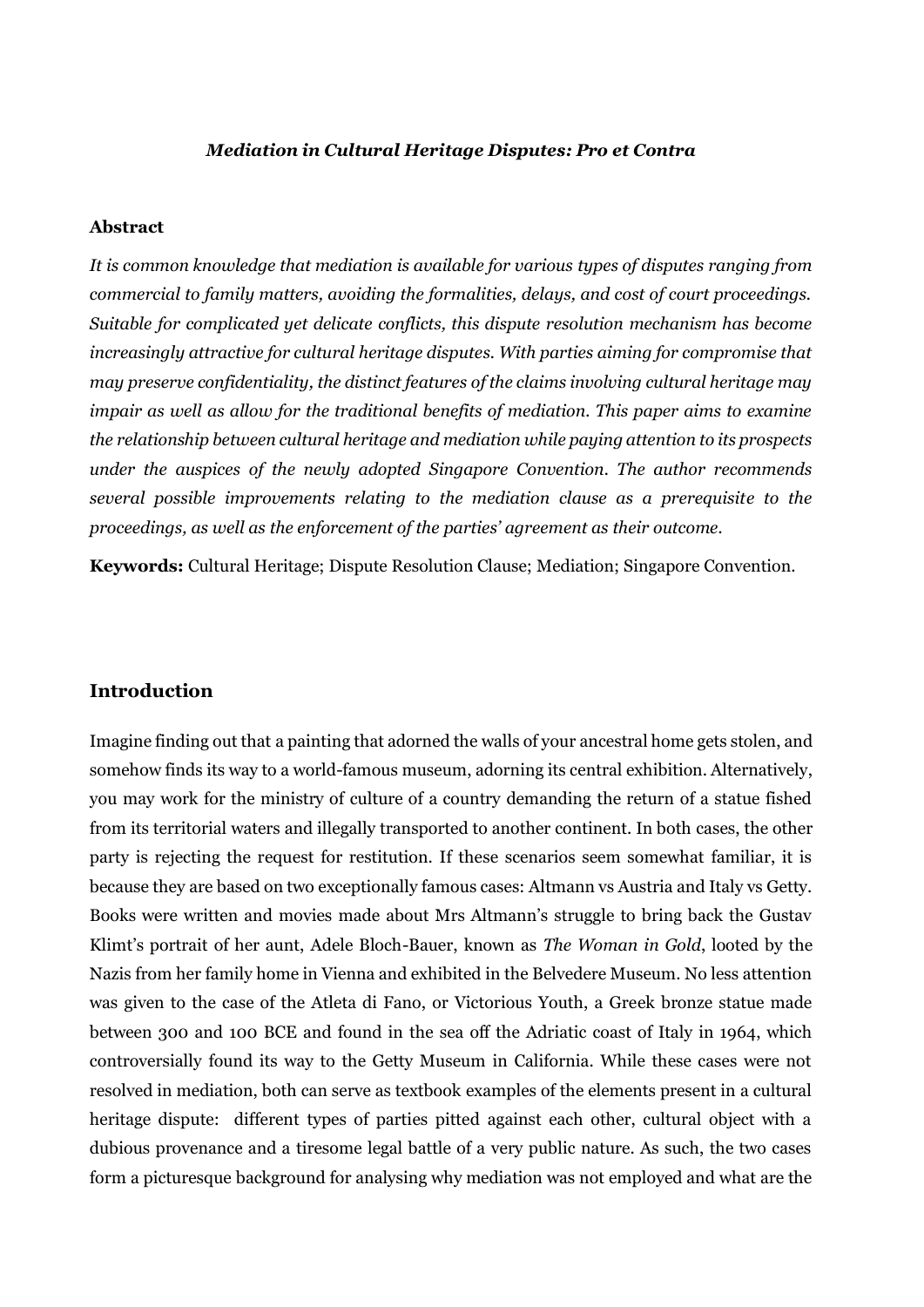possible benefits and limitations of this ADR in cultural heritage disputes.

This paper follows our two claimants on the journey through mediation process, evaluating the aspects that speak in favour and those that impede its progress. The first part lists the institutions that provide mediation services, followed by the review of the approach taken in these proceedings and the role of the mediator. The next section discusses how parties' nature and interests tie into their choices. Part four analyses the barrier created by the non-existence of mediation clauses and how the power imbalance attributes to such state. Finally, the author explores the applicability of the Singapore Convention, concluding with the appropriate steps mediation should take to improve its standing in cultural heritage.

#### **1. Mediating Cultural Heritage Disputes: Available Fora**

Mediation is not unheard of in cultural heritage disputes, it is not even novel. International organizations and private institutions have been working over the years on development of appropriate ADR mechanisms, resulting in a broad range of possibilities offered to the parties in cultural heritage disputes.

Our discontented owners belong to a common category of cases involving illegal trafficking of art, or the so-called 'artnapping'. On a global scale, the issue of illegal misappropriation of cultural objects was addressed in the Hague Convention for the Protection of Cultural Property in the Event of Armed Conflicts, including its First (1954) and Second (1999) Protocol, albeit limited to the wartime situations<sup>1</sup>. From this point on, the instruments have been developed to encompass the protection of heritage regardless of the immediate circumstances, the primary instruments being the 1970 UNESCO Convention on the Means of Prohibiting and Preventing the Illicit Import, Export and Transfer of Ownership of Cultural Property<sup>2</sup> and the 1995 UNIDROIT Convention on Stolen or Illegally Exported Cultural Objects<sup>3</sup>. Notably, UNIDROIT builds upon the ideas of the UNESCO Convention by introducing the duty to return the stolen cultural objects, outlining the prerequisites for potential compensation claimed by the *bona fide* possessor<sup>4</sup> .

Art. 8 (2) of the UNIDROIT Convention explicitly allows parties to submit the dispute to any court or other competent authority or to arbitration. According to the Article 17 (5) of the UNESCO Convention, its parties may call upon the institution to extend its good offices to facilitate a settlement. In the spirit of negotiations, a special intergovernmental committee was

<sup>&</sup>lt;sup>1</sup> http://portal.unesco.org/en/ev.php-URL\_ID=13637&URL\_DO=DO\_TOPIC&URL\_SECTION=201.html <sup>2</sup> http://portal.unesco.org/en/ev.php-URL\_ID=13039&URL\_DO=DO\_TOPIC&URL\_SECTION=201.html

<sup>(&</sup>quot;UNESCO Convention").

<sup>3</sup> https://www.unidroit.org/instruments/cultural-property/1995-convention ("UNIDROIT Convention").

<sup>&</sup>lt;sup>4</sup> It also remedies some of the problems in implementation of its predecessor, e.g. the cultural goods are no longer required to be defined as such by the state.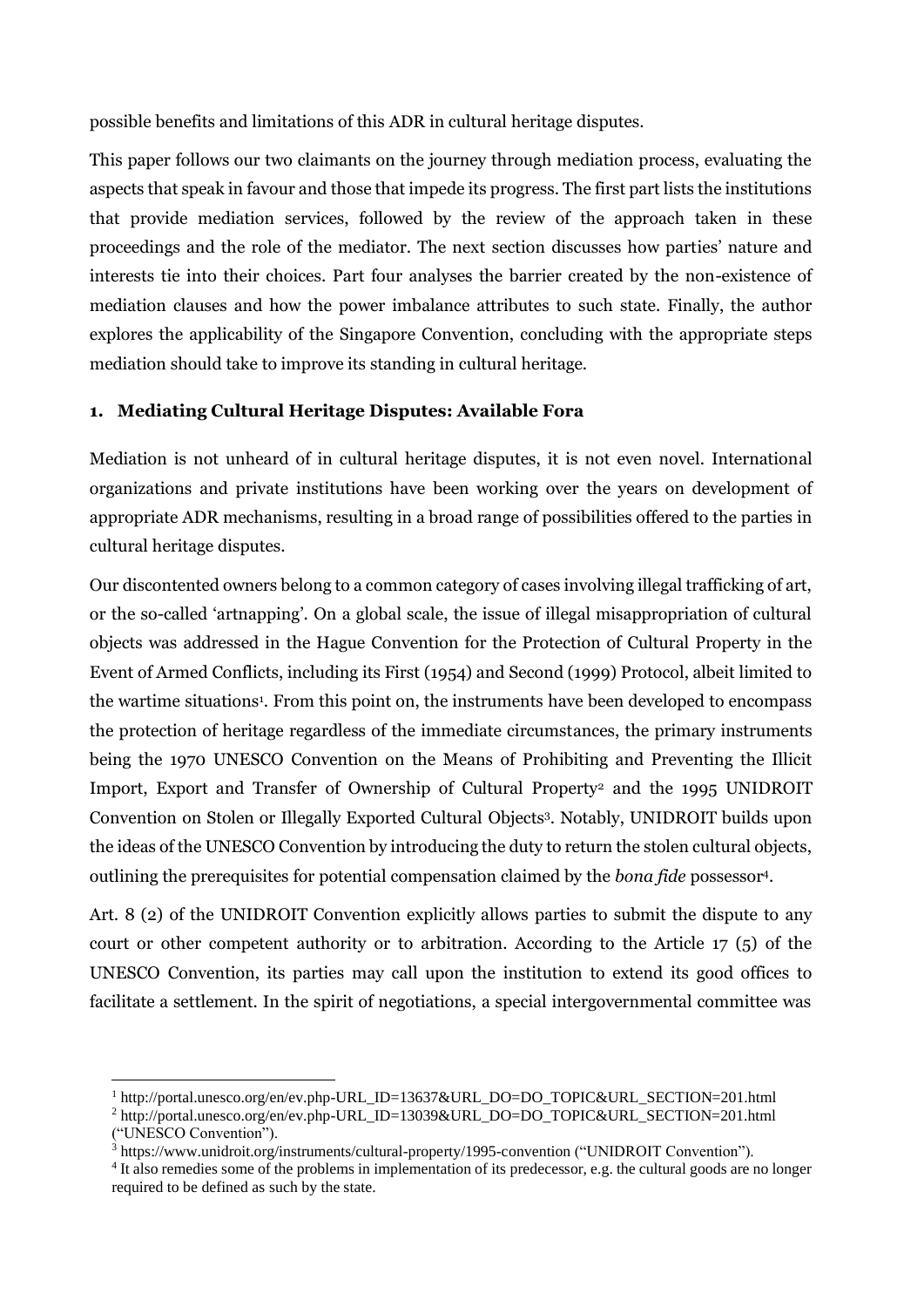later formed to foster the implementation of UNESCO instruments<sup>5</sup>, its Statute explicitly relying on mediation and conciliation<sup>6</sup>. In line with the UNESCO-ICPRCP Rules of Procedure, this Committee has a role of an intermediary that facilitates the negotiations between the parties. Any mediation and other ADR proceedings are further conducted on an *ad hoc* basis. Therefore, the true nature of this body is advisory and its recommendations on dispute resolution are not legally binding.

Additionally, there are procedures created by cooperation of highly specialized institutions such as the ICOM-WIPO partnership<sup>7</sup> . Covering various types of disputes and offering its services to individuals and states alike, this forum draws from the considerable experience of the two partner institutions. General arbitration and mediation rules of arbitral institutions may also adapt to cultural heritage. For instance, Camera Arbitrale di Milano, distinctly recommends using its Fast Track Mediation Rules for art disputes. From 2015 to 2019, the number of art and cultural heritage mediations before this institution increased up to 55%, while an agreement was reached in 75% of cases that moved forward from the first session<sup>8</sup>. As a welcome advancement, Court of Arbitration for Art (CAfA) was recently established as a unique institution for art disputes, offering both mediation and arbitration.

All the effort put into the advancement of mediation in cultural heritage is admirable, leaving our parties with many options to choose from. However, making the right choice is dependent upon adapting mediation to better fit cultural heritage cases.

## **2. The Amicable Approach and the Role of a Mediator in Heritage Disputes**

It may seem far-fetched at first glance, but the parties in cultural heritage disputes need not be natural enemies. On many occasions, a museum, state, and previous owner can find themselves tricked by the same criminal who vanished. The art world is largely based on trust and personal connections of the parties, recommending the mediation as a method that would take into the account emotions involved<sup>9</sup>. Without any intention to label other disputes as lacking in sentiment, this observation does go to the heart of the problem - a particular sensibility of the

<sup>5</sup> The Intergovernmental Committee for Promoting the Return of Cultural Property to its Countries of Origin or its Restitution in case of Illicit Appropriation, created in 1978 by the resolution 20 C4/7.6/5 at the 20th Session of the UNESCO General Conference, "ICPRCP".

<sup>6</sup> See Art. 4 (1) ICPRCP Statute, http://www.unesco.org/new/en/culture/themes/restitution-of-culturalproperty/intergovernmental-committee/.

 $^7$  This body has adopted special rules of procedure for mediation of cultural heritage - ICOM-WIPO Mediation Rules, which directly incorporate ICOM Code Ethics for Museums.

<sup>8</sup> ADR Art & Cultural Heritage Statistics 2018 (01.01.2018 – 31.12.2018), Camera Arbitrale di Milano, https://www.camera-arbitrale.it/upload/documenti/statistiche/adr-art-facts-figures-2018.pdf.

<sup>9</sup> N. Pitkowitz, A. Fremuth-Wolf, et al., *Chapter V: The Vienna Innovation Propositions, The Vienna Innovation Propositions: Venturing into New Fields and New Ways of Arbitration – Revisiting Traditional Ways of Arbitration*, in "Austrian Yearbook on International Arbitration", eds. Christian Klausegger, Peter Klein, et al, Vol. 2019, p. 563.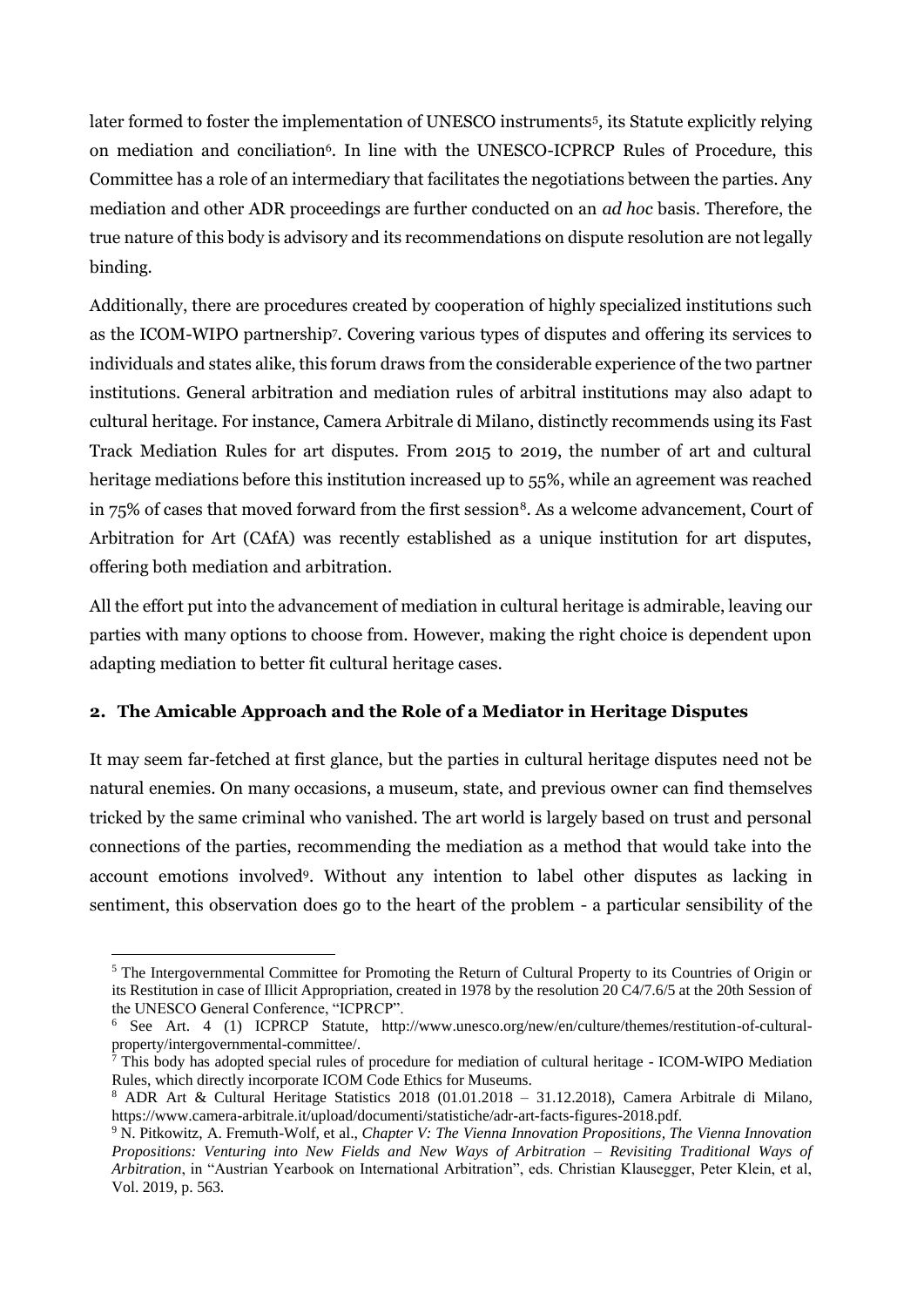parties in cultural heritage. Unlike court proceedings and arbitration, guiding principle of mediation is a win-win outcome. This ADR is based upon the idea of concessions, where each party forgoes some of its interests in order to receive from the other. Speaking from a psychological perspective, after mediation is concluded each party leaves without the aura of a loser, and at the very least with a feeling that the other one did not prevail. While it may be bold to claim that mediation is the only method in cultural property disputes where sides may reach a consensus<sup>10</sup>, it certainly cultivates a congenial atmosphere usually not present in adversarial proceedings. In cases where the parties have not even had any contact before an object resurfaced, such approach is not only recommended, but should also come as natural. Prioritizing amicable solutions in cultural heritage is present even in its legislative history. According to the Explanatory Report of the UNIDROIT Convention, this instrument is a compromise in itself<sup>11</sup>. Hence, one should not hastily disregard mediation when there is no ill will between the parties, as its primary aim is reaching an agreement with and not a victory upon the other party.

The question of certain concessions, such as admitting the ownership of the heir in return for public display of an object or a partial restitution, are compromises that may lead to the resolution of a dispute. An excellent example for this is the partage process, where source nation permits market nation archaeologists to excavate archaeological sites and share their finds with source nation museums in exchange for the right to keep a portion of what they find for museums and private collectors in their home countries<sup>12</sup>. Furthermore, mediation can be of particular use in disputes involving indigenous and traditional communities, as this ADR does not suffer legal obstacles when determining their identity and standing in general<sup>13</sup>. In Victorious Youth case, negotiations of the parties did lead to the return of some artefacts in Getty's possession, although the core problem was left unresolved. Altmann case saw the unfortunately denied early proposition of Mrs Altmann, who suggested that Belvedere may keep *The Woman in Gold*, if it concedes her ownership. Regardless of the final outcome, what should be taken from these examples is the fact that concessions were offered and considered, with a partial success in the first case.

It is irrefutable that the complexity of the cultural heritage cases, delineated by history and art, requires unique knowledge. In court proceedings, judges are often accused of relying too heavily on the expert opinions or having insufficient knowledge to grasp technical aspects of the case. The rise of arbitration can be to some extent attributed to this flaw of judicial proceedings, as the

<sup>10</sup> N. Mealy, *Mediation's Potential Role in International Cultural Property Disputes*, "Ohio State Journal on Dispute Resolution", 2011, p. 200.

<sup>11</sup> M. Schneider, *UNIDROIT Convention on Stolen or Illegally Exported Cultural Objects: Explanatory Report* (prepared by M. Schneider on behalf of UNIDROIT Secretariat), "Uniform Law Review", 2001-3, p. 484.  $12$  Mealy, p. 201.

<sup>13</sup> C. Wichard, W. B. Wendland, *Mediation as an Option for Resolving Disputes Concerning Traditional Knowledge* in *Art and Cultural Heritage: Law, Policy and Practice*, ed. B. Hoffman, Cambridge University Press, 2006, p. 480. Interesting caselaw that supports authors' position is provided in the 'Annex A' on p. 481.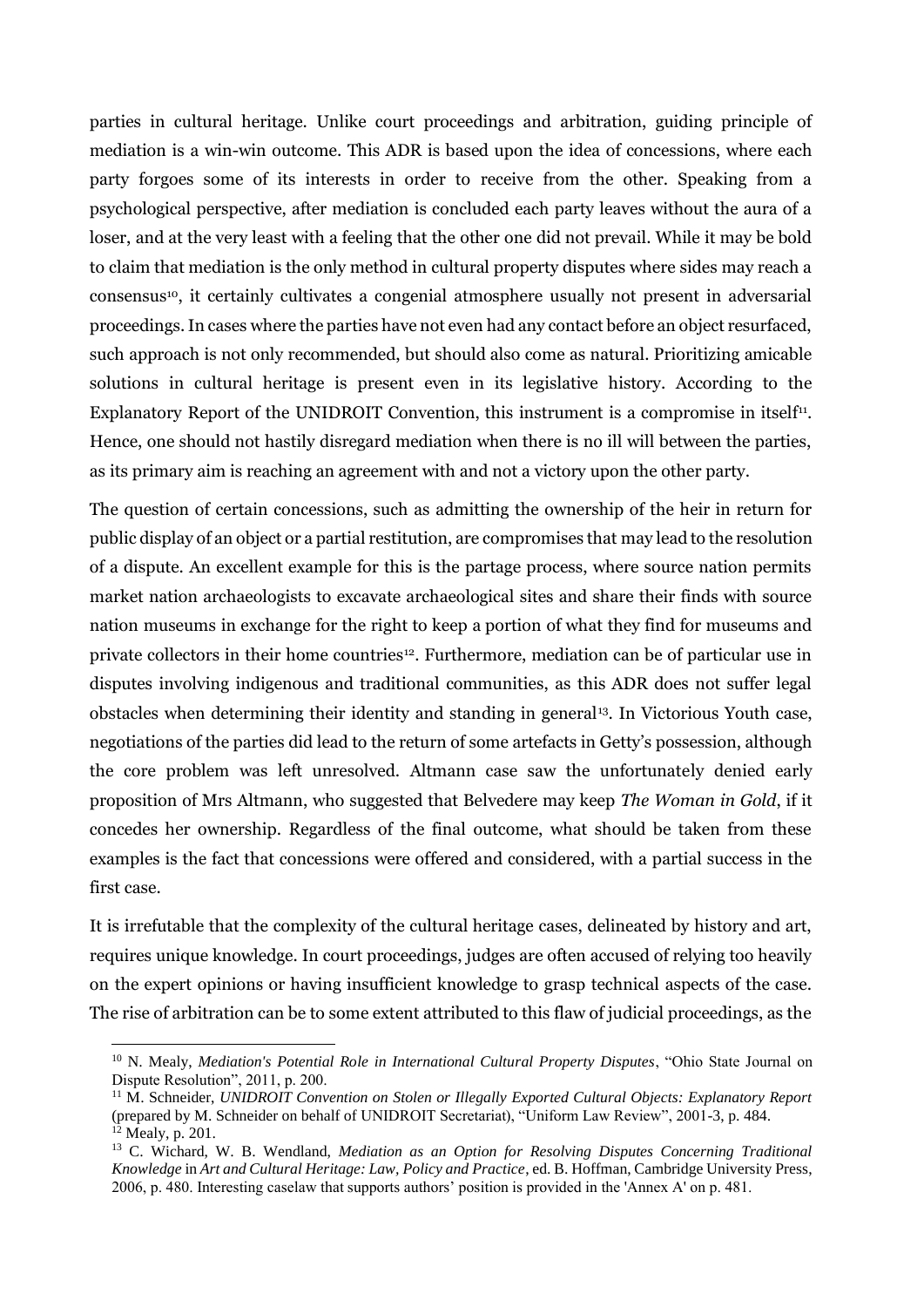arbitrator is called an informed decision-maker<sup>14</sup> . Much in the same way, a mediator is nominated as an individual with a knowledge relevant for a complete understanding of the case at hand. Still, the task of a mediator differs from that of an arbitrator, as he is barred from making any kind of decision on the outcome of the dispute. Mediator, as suggested by his name, only helps parties in the process of resolving the dispute themselves. This does not mean that mediator's expertise becomes irrelevant or unused, as having comprehensive knowledge is a *conditio sine qua non* for successful assistance in mediation procedure. Higher specialization of a mediator in cultural heritage disputes and an adequate level of understanding of the non-legal issues involved means that the individual is more likely to be successful in this role. This is reflected in the work of mediation providers such as ICOM-WIPO, which keeps a list of persons that can mediate the art cases, and their qualifications are subject to a detailed examination<sup>15</sup>.

#### **3. The Parties and Their Interests**

Disputes involving cultural heritage are heterogenic, which means that parties can be individuals, institutions, and countries. Altmann case saw the heir of the Bloch-Bauer family facing the Belvedere and the Government of Austria, while Italy was pitted against Getty Museum in the Victorious Youth case. It is not unusual to find states, museums, cultural institutions, representatives of traditional communities and individuals mixed up in the same case. Diversity of the parties is at least partially caused by the terminology woven around 'cultural heritage'. UNIDROIT has adopted a flexible approach, linking cultural objects to the significance they have for states, sub-national groups or art and science in general<sup>16</sup>. Prof. Roodt suggests that the term 'cultural objects' can be understood to mean the physical remains of the past, man-made objects that are of archaeological, historical, pre-historical, artistic, scientific, literary or technical interest<sup>17</sup>. Therefore, a dispute involving cultural heritage can revolve around a myriad of scenarios: a consequence of a theft, a failure of a museum to return or secure the exhibition or whether an object truly represents the cultural heritage of a community.

However, the common ground does exist, and that is the remarkably high attention given to these cases by a wider public. As rightly observed by scholars, the art market is renown to be an opaque world where the reputational factor plays a key role<sup>18</sup>. The feeling that prevails once the proceedings have ended can be decisive for the reputation a museum, government and states that were involved. In both of our examples, the two museums faced unpleasant questions regarding

<sup>14</sup> N. Blackaby, C. Partasides et al., *Chapter 1. An Overview of International Arbitration*, in *Redfern and Hunter on International Arbitration*, Sixth Edition, Kluwer Law International 2015, p. 22.

<sup>&</sup>lt;sup>15</sup> See Arts. 6 and 9 ICOM-WIPO Rules.

<sup>&</sup>lt;sup>16</sup> Art. 2 UNIDROIT Convention.

<sup>17</sup> C. Roodt, *Private International Law, Art and Cultural Heritage*, Edward Elgar Publishing Limited (Kobo Edition), UK 2015, p. 5.

<sup>18</sup> A. Trioschi, *Art-Related Disputes and ADR Methods: A Good Fit?,* Kluwer Arbitration Blog, 2018, p. 3.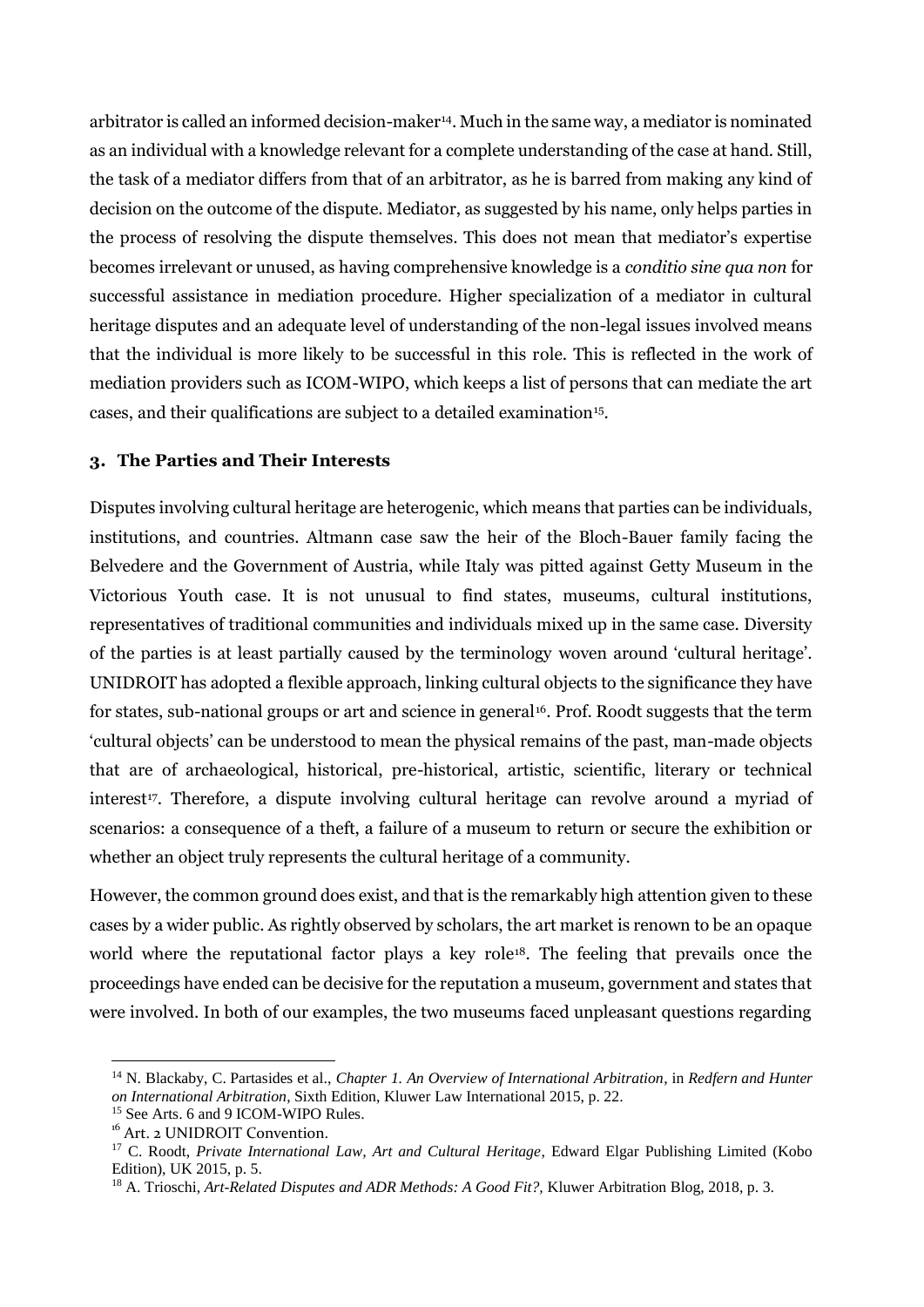the provenance of their exhibits, in the Altmann case even more serious, as it involved Nazi plunder. Therefore, a certain amount of discretion may be desired by the parties in cultural heritage disputes. At this point, mediation, whose rules regularly contain a provision on confidentiality19, can become useful. The relaxed atmosphere, which is not under the auspices of the media, can keep the eyes of the parties open for all available possibilities. However, it is important to stress that mediation should in no way serve as an escape route for offenders, nor become a mechanism for misuse of entrusted powers. It is conceivable that the confidentiality in mediation can be viewed as disrupting public access to information. Therefore, it is vital to maintain a certain level of transparency, especially in cases involving the return of national cultural heritage.<sup>20</sup> The request for transparency is not a straightforward one, as multiple parties may have an interest in the proceedings. In our example, Victorious Youth obviously sparked legitimate concern for the Italian public; still, it may be argued that the US as the country of the museum's seat should also have access to certain elements of the mediation. In the Altmann case, the final decision confirms that Bloch-Bauer heirs had the law on their side, but in terms of transparency, Austrian public also had a right to know what was happening with the nationally celebrated Klimt portrait. Furthermore, there is always a certain level of international concern of a more abstract nature, tied to the notion that heritage is a right that transcends the usual borders and divisions. In addition, mediation can touch upon many issues connected to a theft or war crimes, both of which demand appropriate response from the national and international authorities in a different kind of proceedings.

While this suggests cultural heritage cases deserve a cautious evaluation, significant hurdles still lie ahead and the primary problem revolves around the agreement of the parties to submit their dispute to mediation.

#### **4. Concluding an Agreement to Mediate**

Refusal of artefact holders to even enter into an ADR process is viewed as one of the main drawbacks acknowledged in the relevant literature<sup>21</sup>. While seeking justice before court is a basic human right, ADR methods rely heavily on the agreement of the parties. However, in disputes involving cultural objects, often no prior agreement exists, as it happened in both Altmann and Victorious Youth cases. Being unable to find a dispute resolution clause is symptomatic for most disputes that do not involve inter-museum loans or securities. No prior agreement is the consequence of no previous contacts between the parties, automatically excluding the possibility

<sup>&</sup>lt;sup>19</sup> For example, see Art. 10 CAfA Mediation Rules, Art. 6 CAM Fast Track Mediation Rules, Arts. 17-21 ICOM-WIPO Mediation Rules.

<sup>20</sup> A. Chechi, *The Settlement of International Cultural Heritage Disputes*, Oxford University Press, 2014, 183.

<sup>21</sup> M. Shehade et al., *Editorial: Alternative Dispute Resolution in Cultural Property Disputes: Merging Theory and Practice - Introduction*, "International Journal of Cultural Property", 2016, p. 344.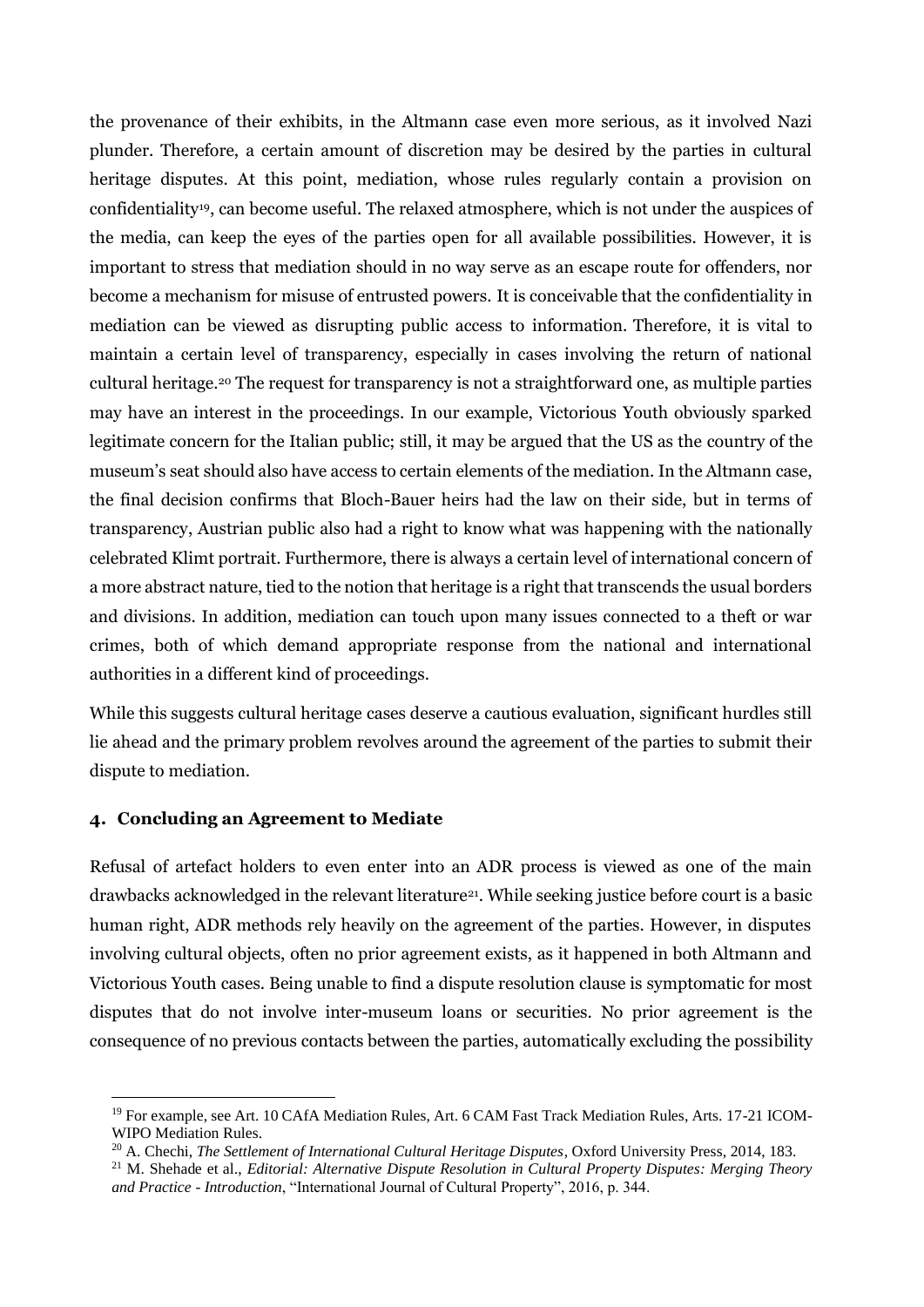of a dispute resolution clause. Even in inter-museum loans, parties rarely conclude detailed contracts, in this way cutting the expenses of their drafting. It is noted that the art community mainly avoids dealing with legal issues, so the contracts are often concluded without any dispute resolution clauses, even omitting the negotiations<sup>22</sup>. Once the dispute emerges, parties find themselves in an unpleasant legal situation of choosing between the court proceedings and attempting to agree on a mediation compromise. The setup is similar to arbitration compromises, as the commencement of any proceedings depends on the ability of the parties to agree on anything after the atmosphere turns hostile. Each party decides upon evaluating which type of proceedings speaks in its favour now that the subject of the dispute is known. For instance, when gaps become apparent in the provenance of an artwork, a party may prefer to pursue court action for its competency to determine ownership, and an ADR agreement may be rescinded for this reason<sup>23</sup>. This matter goes beyond the procedural considerations, as choosing a forum in an international dispute ultimately means choosing the applicable law, where differences in the law itself can influence the outcome drastically. Absolute co-dependency of the mediation on the agreement of the parties leaves its fate to the other concerns, where whether the parties will be able to agree to submit the dispute depends greatly on their comparative strength.

Already quoted CAM statistics show that in half of the cases related to art and cultural heritage a party had failed to attend the first session<sup>24</sup>. The equality of the parties is a fundamental principle of every legal mechanism, and here it arises before the dispute even gets to the mediator, and the main culprit again stems from the diversity of the parties in art disputes. Different entities on the side of claimant and respondent generate an inherent inequality in bargaining power. Some institutions in possession of artworks, especially when backed up by their native country, can engage quite expensive and capable legal teams<sup>25</sup>. If the other party is an individual, the obvious corollary is the financial gap, and this problem particularly resonates for cases similar to Altmann. Mr Randol Schoenberg, counsel for Bloch-Bauer heirs, remarked that "…*international arbitration court for art claims would be a good idea. (…) it would be a great idea, which is why it will never happen*. *The defendants would rather waste their money litigating procedural battles in the hope that they can wear down the plaintiffs and settle the matter without handing over their looted art*" <sup>26</sup>. While this observation may seem bleak, the fact remains that U.S. 9th Circuit Court of Appeals ordered both parties in the Altmann case to attend a court supervised mediation, which yielded no apparent results. It was only after the unfavourable decision of the American Supreme Court which created a separate incentive for Austria to turn to other venues

<sup>22</sup> Chechi, pp. 181-182.

<sup>23</sup> Roodt, p. 185.

<sup>&</sup>lt;sup>24</sup> CAM ADR Art & Cultural Heritage Statistics, p. 1.

<sup>25</sup> Chechi, p. 185.

<sup>26</sup> Answers given to the author B. Hoffman, *Art and Cultural Heritage: Law, Policy and Practice*, Cambridge University Press, 2006, p. 463.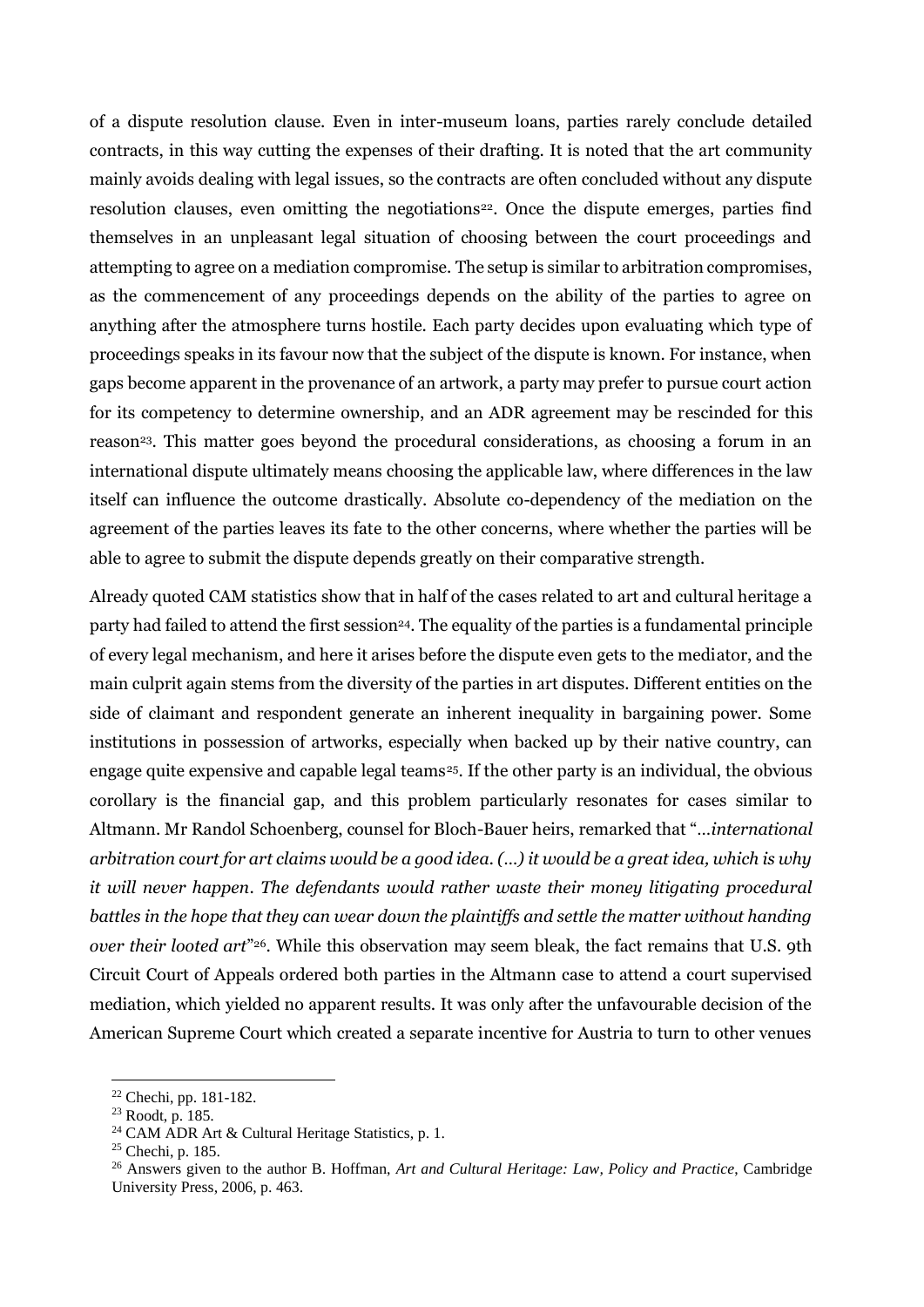that alternative dispute resolution was accepted.

On the other hand, the Victorious Youth case embodies a dispute with an average balance of strength. In cases involving a museum and country seeking restitution, the power is on a relatively equal footing, as countries usually back up their prominent cultural institutions. This means that the international community may take on a more active role. A fine example is the ICPRCP which had significant success in Turkey vs Germany cases. In 1915, two sphinxes were transported by a group of German archaeologists to Germany for a restoration. While one was returned, it has taken almost a hundred years and two ICPRCP resolutions<sup>27</sup> for the bilateral agreement on restitution of the other to be reached. Following the 1987 restitution of 7,000 cuneiform tablets by the German Democratic Republic to Turkey, the Boğazköy Sphinx was also returned in 2011. The Committee also notably provided support in the 1986 USA vs Jordan dispute that was favourably resolved following mediation<sup>28</sup>, while it is still working on Parthenon Marbles case<sup>29</sup>. Unfortunately, the UK Government sternly responded to the Greek request for mediation in the following manner:

"*We have seen nothing to suggest that Greece's purpose in seeking mediation on this issue is anything other than to achieve the permanent transfer of the Parthenon sculptures now in the British Museum to Greece and on terms that would deny the British Museum's right of ownership, either in law or as a practical reality. Given our equally clear position, this leads us to conclude that mediation would not carry this debate substantially forward.*" <sup>30</sup>. Such a turn of events shed a negative light on the limits of international intervention in cultural heritage disputes. Regrettably, this was followed by another blow when the United States decided to withdraw from the UNESCO for the second time<sup>31</sup>, effective 31 December 2018 and Israel followed suit, both citing the alleged anti-Israel resolutions. Thus, there is little room for doubt that the weakest aspect of ICPRCP is that states too often perceive the UN as the battleground for political agendas and the protection of cultural heritage gets lost in the process.

<sup>&</sup>lt;sup>27</sup> See Final Report By The Intergovernmental Committee For Promoting The Return Of Cultural Property To Its Countries Of Origin Or Its Restitution In Case Of Illicit Appropriation, Sixth Session UNESCO Headquarters, Paris 1989, https://unesdoc.unesco.org/ark:/48223/pf0000083117.page=10 and Intergovernmental Committee For Promoting The Return Of Cultural Property To Its Countries Of Origin Or Its Restitution In Case Of Illicit Appropriation, Sixteenth session Paris, UNESCO Headquarters, 21-23 September 2010, https://unesdoc.unesco.org/ark:/48223/pf0000189639.page=2.

<sup>&</sup>lt;sup>28</sup> Within the framework of an exchange, and following a request submitted by Jordan in 1983 to the ICPRCP, the Cincinnati Art Museum and the Department of Antiquities of Amman decided in 1986 to jointly exchange moulds of the respective parts of the sandstone panel of Tyche with the zodiac in their possession, in order to be able to present the work in its entirety.<br><sup>29</sup>Information Kit on

Kit on the 1970 Convention,  $2014/Ws/7/REV$  –May 2018, p. 6, http://www.unesco.org/new/fileadmin/MULTIMEDIA/HQ/CLT/movable/pdf/Infokit\_en\_final\_March\_2018rev \_05.pdf.

<sup>30</sup> J. Woodhouse, S. Pepin, *House of Commons Library Briefing*, Paper No. 02075, 9 June 2017, p. 15, https://www.parliament.uk/commons-library.

<sup>&</sup>lt;sup>31</sup> Previously, USA's President Ronald Reagan decided to withdraw in 1984 in an effort to thwart the recognition of Soviet historical sites.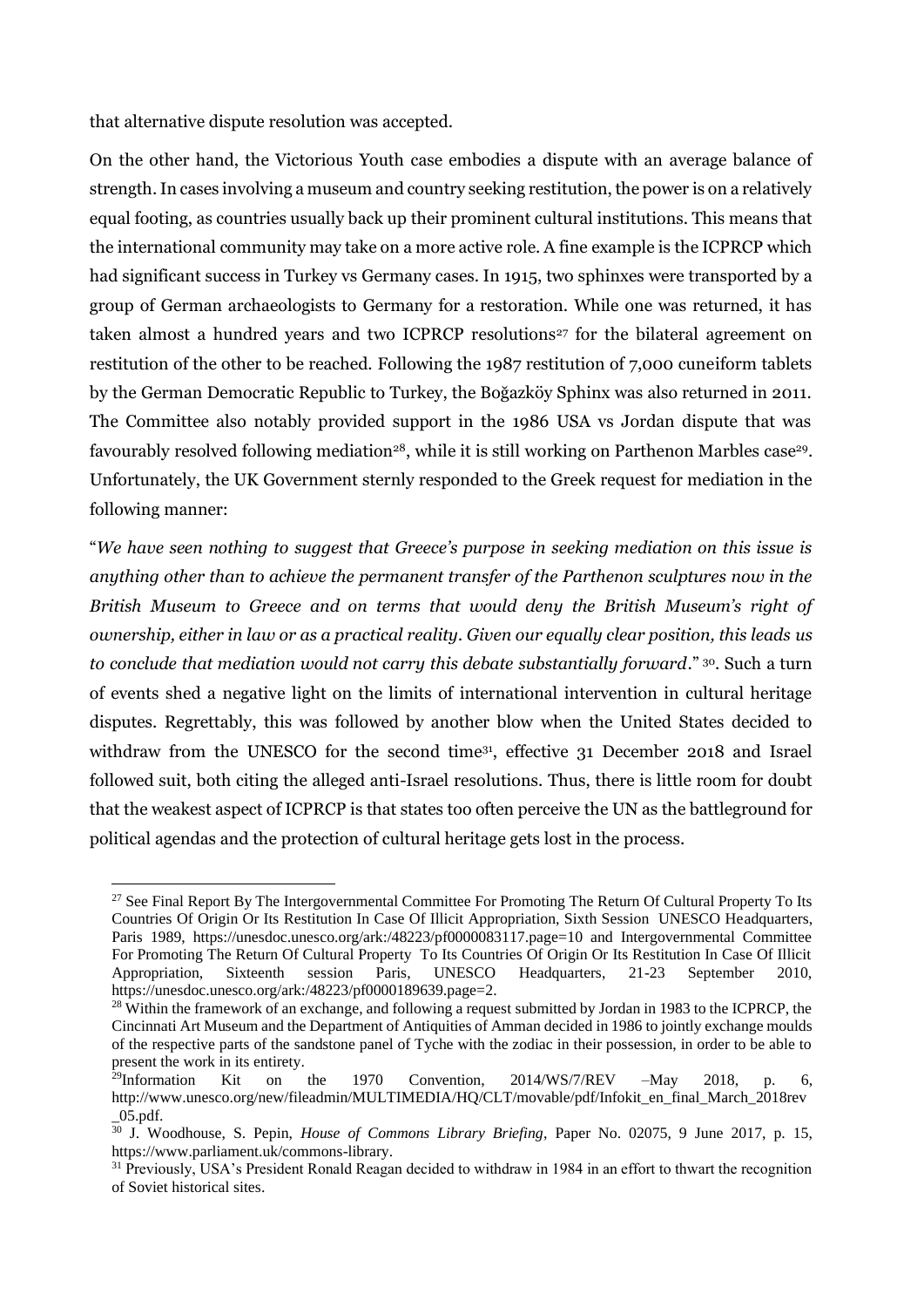Thus, regardless of the type and support behind the parties, it is crucial not to lose track of their relative power when evaluating chances of success of mediation compromise in cultural heritage cases.

# **5. Enforceability of the Agreement Reached in Mediation**

Finally, if the parties agree on mediation, what remains is the question of its ultimate result. Any type of proceedings is only beneficial as much as its final decision can be effectively enforced. A successful mediation indisputably ends with the parties reaching an agreement, but the nature of this document is elusive. While it definitely has an *inter partes* effect, its enforceability in reality depends on the law of the country where the enforcement is sought. An agreement reached in mediation binds the parties to perform their obligations under civil law rules, which means that if one party should refuse to comply the other may only seek enforcement before the court (presumably where the refusing party has assets), as with any other contract. The only way to bypass this procedure is to rely on the national law or international treaty if signed by said country32. This had led some authors to observe that mediation falls short of advantages provided by arbitration, as no instrument comparable to the New York Arbitration Convention<sup>33</sup> exists<sup>34</sup>. Such shortcomings led to the recent adoption of a new instrument which tries to mimic not only the benefits, but also much of the structure of the New York Convention. Signed in Singapore in 2019, its main goal is to ensure direct enforceability of agreements concluded in mediation (called settlement agreements).

When assessing whether the Singapore Convention can be applied on mediation agreements resolving cultural heritage cases, Austrian arbitration practitioners seem to have given it the green light<sup>35</sup> . Additionally, the 2020 WIPO Mediation Rules have been updated in several respects so that parties may benefit from provisions of the Singapore Convention, although the special ICOM-WIPO Rules remain unchanged. Nevertheless, there are a few reasons to be vigilant when approaching the subject. What may stand in the way of cultural heritage disputes benefiting from Singapore Convention is deeply tied to their heterogenic nature. The very first article of the Convention clearly outlines two crucial conditions for this instrument to apply: the dispute must contain an international element and, more importantly, be commercial in character. Unlike its counterpart, the UNCITRAL Model Law on Mediation<sup>36</sup>, Singapore Convention does not offer

<sup>&</sup>lt;sup>32</sup> Guide to WIPO Mediation, 33.

<sup>&</sup>lt;sup>33</sup> The Convention on the Recognition and Enforcement of Foreign Arbitral Awards ("Singapore Convention"), https://www.uncitral.org/pdf/english/texts/arbitration/NY-conv/New-York-Convention-E.pdf.

<sup>34</sup> I. Barker, *Thoughts on an International ADR Regime for Repatriation of Cultural Property*, in *Art and Cultural Heritage: Law, Policy and Practice,* ed. B. Hoffman, Cambridge University Press, 2006, p. 485. The author wrote this before Singapore Convention was adopted.

<sup>35</sup> Pitkowitz, Fremuth-Wolf, et al, p. 563.

<sup>&</sup>lt;sup>36</sup> 2018 UNCITRAL Model Law on International Commercial Mediation and International Settlement Agreements Resulting from Mediation,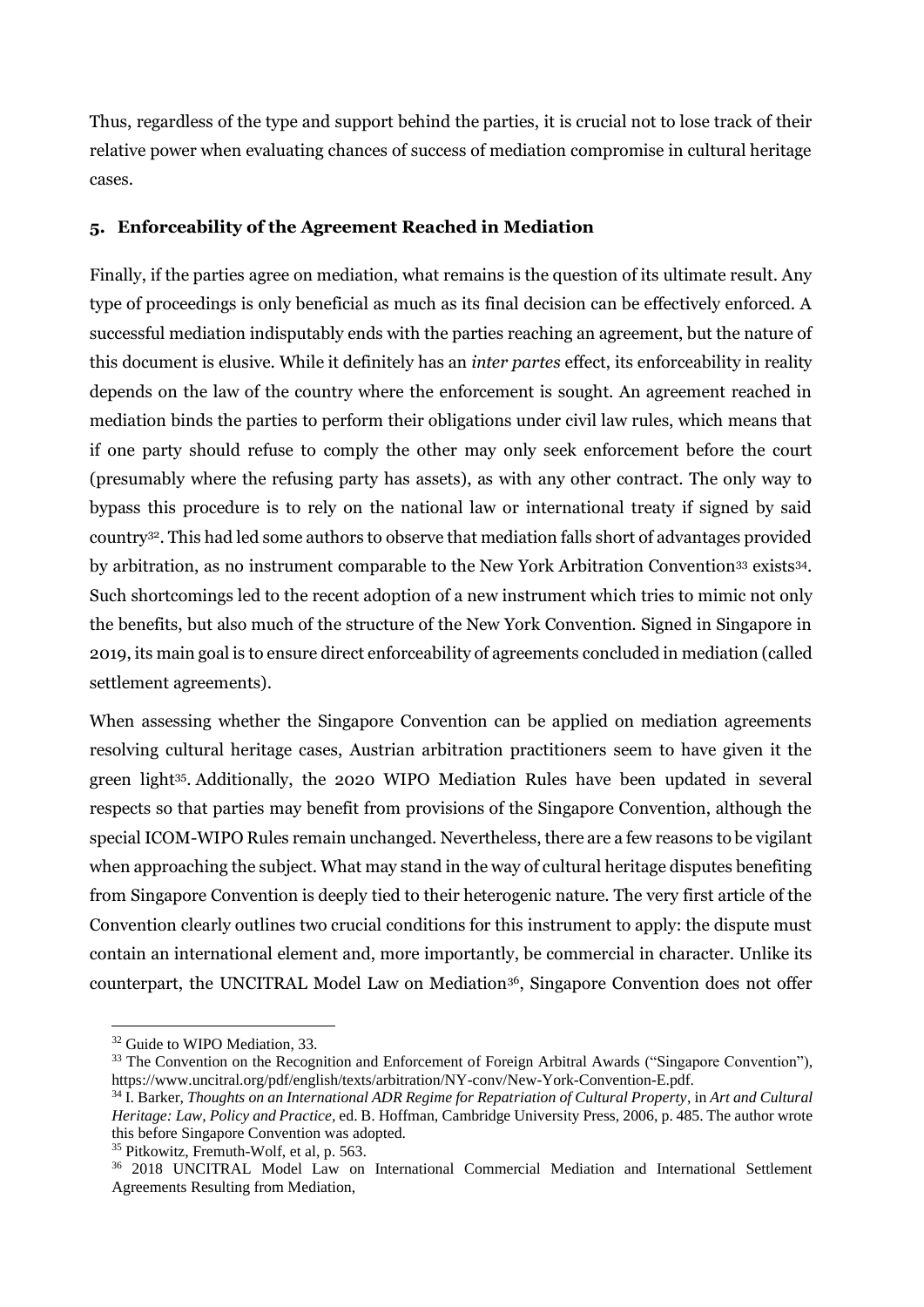any examples what commercial disputes are, and the Model Law itself does not list cultural heritage disputes as an example<sup>37</sup>. Moreover, the Commentary of the Convention notes that it does not cover the non-commercial matters are more likely to clash with public policies specific to legal cultures and national circumstances<sup>38</sup>. What should be noted, however, is that classification of something as commercial or not purely affects the applicability of Singapore Convention; mediation as an alternative dispute resolution method is not limited to commercial disputes, and it is much more versatile than international commercial arbitration, and it can even be called upon in criminal and family matters. Therefore, disputes falling outside the commercial category can still be settled in mediation, but the parties cannot hope to benefit from the direct enforcement provided in the Convention.

Having in mind the discussed prevalence of public interest in many disputes involving cultural objects, it is evident that some cultural heritage disputes can hardly be considered as purely commercial. In order to ascertain whether a dispute would fall in commercial category, and thus should not face any obstacles to be submitted to mediation, international commercial arbitration practice can provide guidelines to some extent. Following this lead, some aspects indisputably fall into the category of commercial, as it was in the case *Shaanxi Cultural Heritage Promotion Center v. China Institute in America*, where the loan agreement did contain a dispute resolution clause providing for CIETAC arbitration39. Following the "China's Terracotta Army" exhibition of 111 Chinese terracotta warriors, Discovery Times Square Museum and China Institute in America failed to pay the third instalment of the agreed inter-museum loan price to Shaanxi Cultural Heritage Promotion Center. This had led to arbitration proceedings and claimant winning the case. Therefore, proceedings involving inter-museum loans, in particular a failure of a party to insure the artefact or pay agreed amount are not likely to raise classification concerns.

Disputes pertaining to other matters should be reviewed carefully. This is a step further from the mere question of categorization, as it affects the suitability of a dispute to be submitted to any other forum except court at all. The question whether the dispute requires significant transparency, judicial (national or international) deciding or is banned from ADR playground for whatever reason is the core issue here. Though it is hard to determine the exact pool of problematic cases due to the national divergences in approach to cultural heritage, some general rules can be observed. It seems that at least two legal systems must be considered when evaluating whether cultural heritage disputes are capable of settlement by mediation: the place where mediation is held and where the enforcement is sought. Singapore Convention itself offers two

https://uncitral.un.org/en/texts/mediation/modellaw/commercial\_conciliation.

<sup>&</sup>lt;sup>37</sup> See footnote in Art. 1(1) UNCITRAL Model Law.

<sup>38</sup> p. 27, cites Working Group Report of Working Group II (Arbitration and Conciliation) on the Work of its Sixty-Third Session, A/CN.9/861 (2015) at ¶42.

<sup>39</sup> Shaanxi Cultural Heritage Promotion Center v. China Institute in America (Award), CIETAC Case No. DR-120228/C-USA-NTS, 31 March 2014.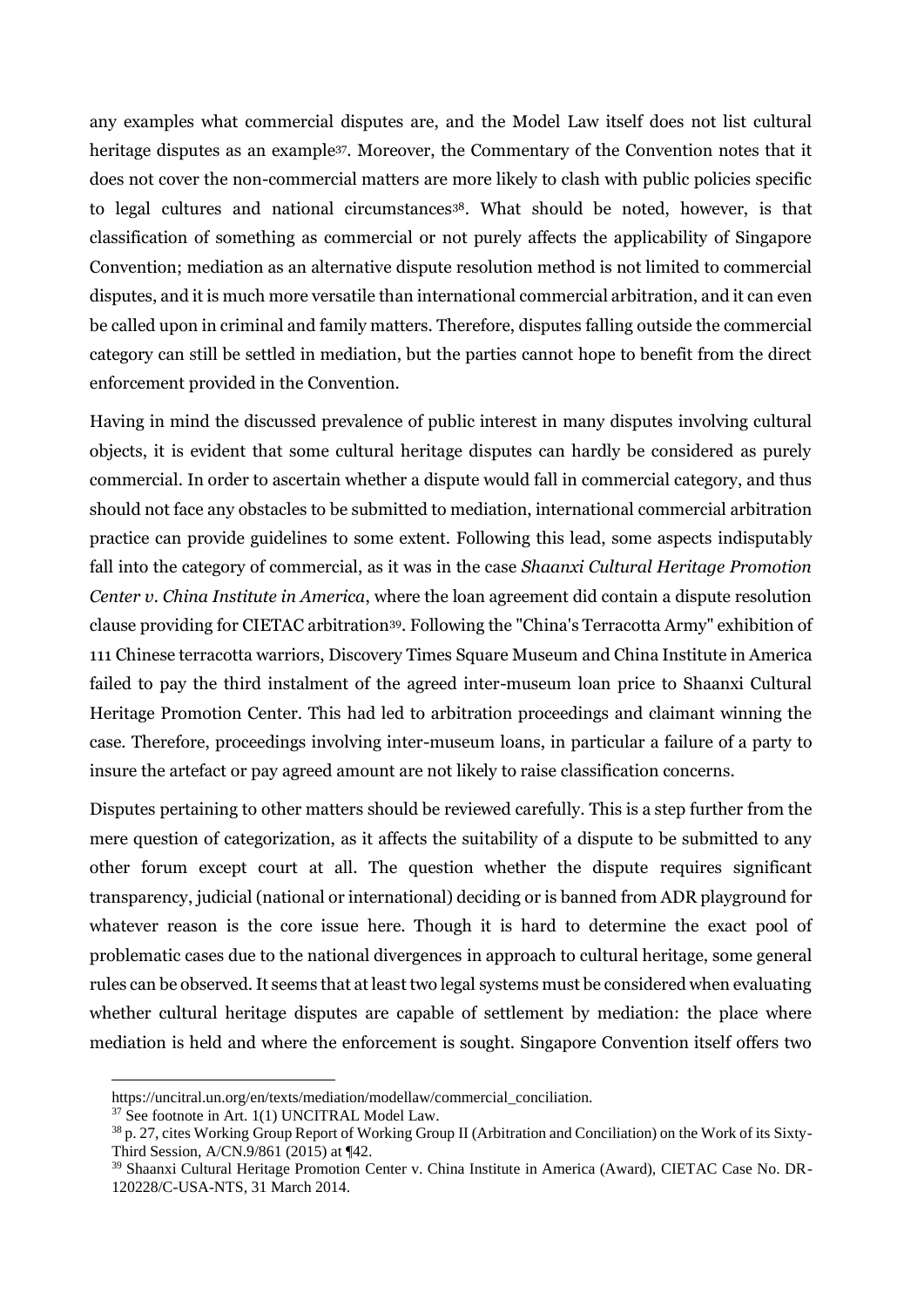grounds for a country to refuse enforcement of a mediation settlement in Article 5 (2), if it is contrary to public policy or if its subject matter is not capable of settlement by mediation. One particularly discussed field of ambiguous nature is the suitability of intellectual property rights to be submitted to ADR, a topic often intertwined with cultural objects40. On a subject of cultural heritage itself, it was noted that specific issues of a public policy nature, or inalienable rights, may be difficult to submit to arbitration in certain jurisdictions<sup>41</sup> . In absolute terms, private ownership of a cultural object deemed inalienable by a country cannot be subject of a dispute in any forum on its territory, stemming from its *extra commercium* status. Also, as already touched upon above, when theft and illegal trafficking of cultural objects are involved, any parallel criminal proceedings can also affect some aspects of the mediation.

Finally, another problem raised by the Convention itself allows contracting states to put a reservation on its application in line with the Article 8. If the reservation is put in place, a country can choose not to apply the Convention to settlement agreements to which it is a party, or to apply it only to the extent that the parties to the settlement agreement have agreed to such application. Belorussia, Iran and Saudi Arabia have opted for the reservation so far<sup>42</sup>.

If one were to be asked the "yes" or "no" question on the subject, these remarks on the potential of cultural heritage disputes to be covered by Singapore Convention seem to point to an unnerving answer – "maybe".

## **Concluding Remarks**

While offering mediation to the other party should always be the preliminary step, its success will depend on numerous factors. One cannot rely on an infallible checklist when it comes to human relations, good or bad; but knowing what to take into the account can guide a party and even help prevent some obstacles.

Like any other method of dispute resolution, mediation has its downsides. It does not operate in a vacuum, removed from outside influences and, as such, it may not be able to cure discrepancies in parties' relative power. Political background of a case such as a state supporting its museums, or the financial capability of an individual requesting restitution still have a significant bearing on the outcome. While obtaining court decision and being a winner may be the only mindset for some, weighing that option against publicly losing a prized item of exhibition or a national symbol may divert others to attempt ADR first.

<sup>40</sup> D. Plant, *Course on Dispute Settlement in International Trade, Investment and Intellectual Property* (prepared on behalf of UNCTAD), United Nations Conference on Trade and Development: Dispute Settlement, 2003, http://unctad.org/en/docs/edmmisc232add25\_en.pdf, p.41.

<sup>41</sup> S. Theurich, *Art and Cultural Heritage Dispute Resolution*, "WIPO Magazine", 2009, ¶26.

<sup>&</sup>lt;sup>42</sup> As of 29 November 2020, fifty-three states have signed the Convention, and six states have ratified it. https://uncitral.un.org/en/texts/mediation/conventions/international\_settlement\_agreements/status.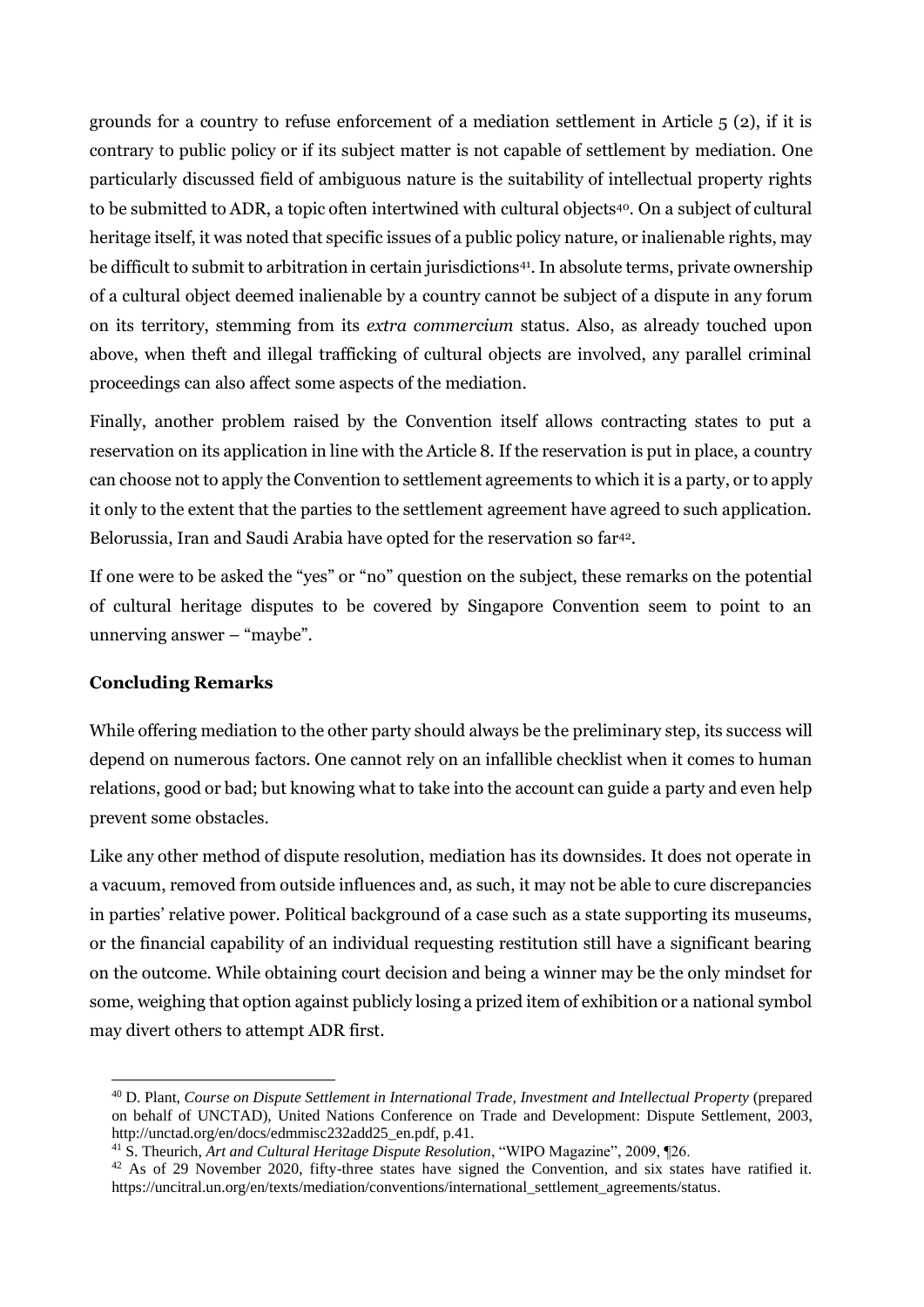Believing that participants in international fora will suddenly become less political and more interested in the restitution of foreign cultural heritage is somewhat unrealistic. Different interests will always exist and sometimes yield negative results in terms of reaching a settlement. However, it is important not to concentrate only on the less productive attempts of international bodies such as ICPRCP, but also to give credit where it is due, acknowledging their success in a variety of other cases.

In order for mediation to become a reliable tool, it would have to work harder to adapt its mechanisms to cultural heritage and to inform the parties what it has to offer transparently. Once it gets familiar with the scope of this ADR, the art community should work toward including mediation clauses in contracts on cultural heritage. A lack of dispute resolution clauses is a simplistic barrier that creates unnecessary problems in practice, and it can be easily bypassed in pre-existing legal relationships. In disputes with no previous contact between the parties, advertising mediation requires highlighting the amicability of the proceedings and the expertise of the mediator.

Finally, if mediation wants to beat court and arbitration to the finish line, it has to clearly state its position regarding the Singapore Convention. Having in mind that this is a novel instrument, it may be premature to predict how will this relationship unfold. However, parties will always demand a degree of legal certainty, wanting to know how and where their mediation settlement can be enforced. A structured, well thought out system must be built before it could be tested. This essentially means actualising accountability of not only individuals, but also museums and private collectors. Only through cooperation with the art community, legal scholars and practitioners that deal with cultural heritage and mediation can the optimum results be achieved. Ironically, a more aggressive approach must be taken by the alternative dispute resolution method famous for its compliant nature if it were to build a solid practice which will recommend it further on.